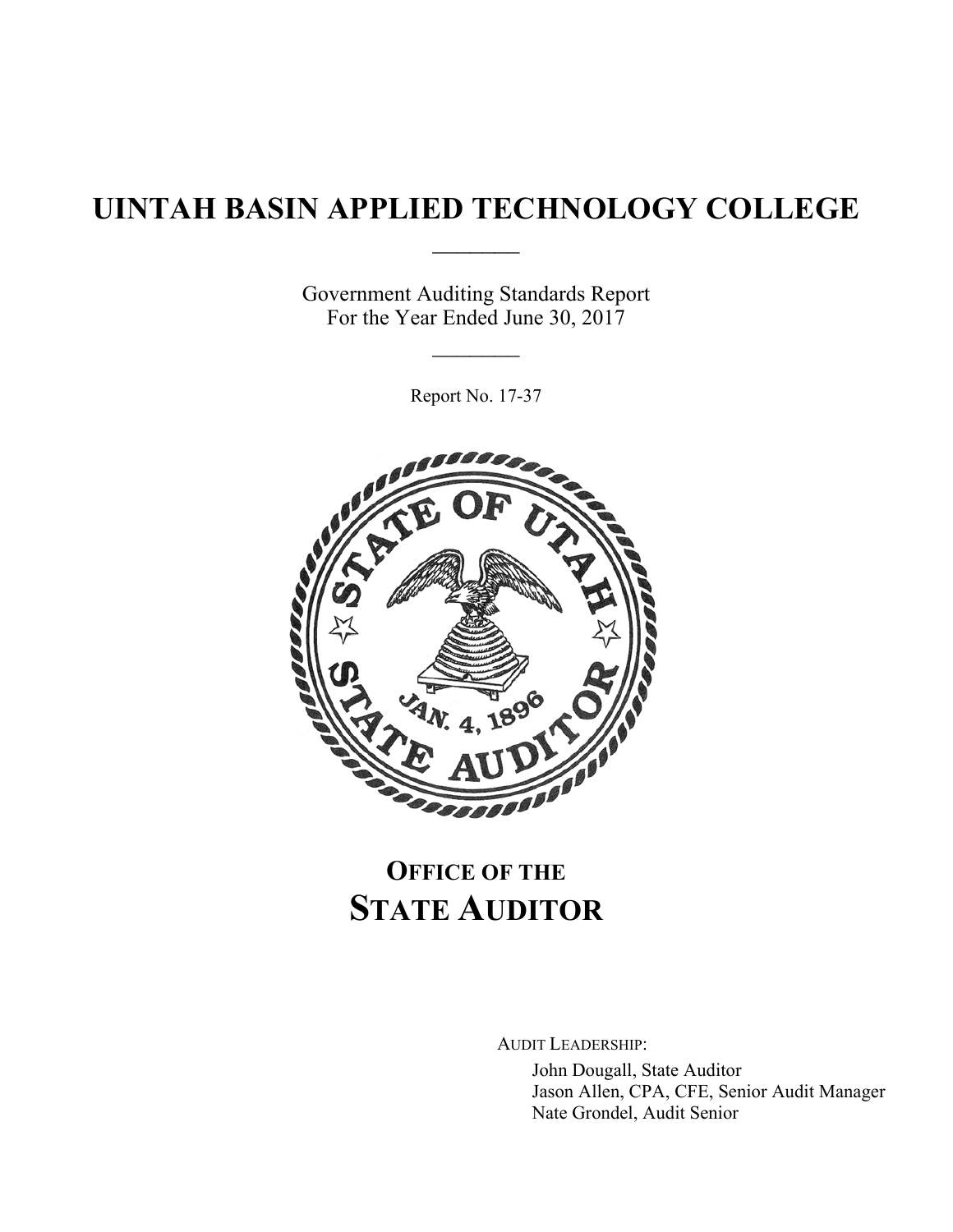# **UINTAH BASIN APPLIED TECHNOLOGY COLLEGE**

FOR THE YEAR ENDED JUNE 30, 2017

# TABLE OF CONTENTS

|                                                                                                                        | Page |
|------------------------------------------------------------------------------------------------------------------------|------|
| Independent State Auditor's Report on Internal Control over<br>FINANCIAL REPORTING AND ON COMPLIANCE AND OTHER MATTERS |      |
| BASED ON AN AUDIT OF FINANCIAL STATEMENTS PERFORMED<br>IN ACCORDANCE WITH <i>GOVERNMENT AUDITING STANDARDS</i>         |      |
| <b>FINDING AND RECOMMENDATION:</b>                                                                                     |      |
| Inadequate Separation of Duties                                                                                        |      |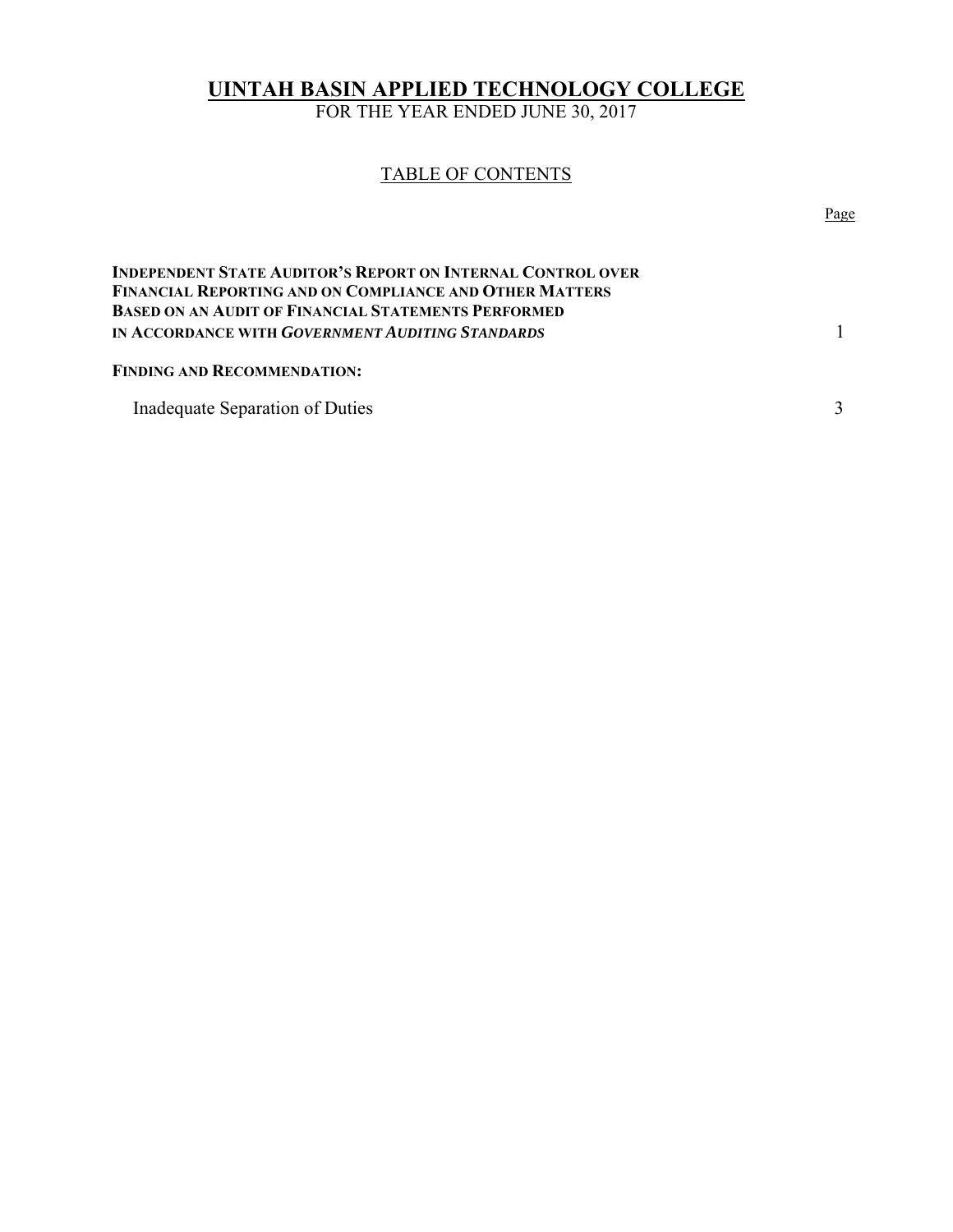

**OFFICE OF THE STATE AUDITOR**

# **INDEPENDENT STATE AUDITOR'S REPORT ON INTERNAL CONTROL OVER FINANCIAL REPORTING AND ON COMPLIANCE AND OTHER MATTERS BASED ON AN AUDIT OF FINANCIAL STATEMENTS PERFORMED IN ACCORDANCE WITH** *GOVERNMENT AUDITING STANDARDS*

To the Board of Directors, Audit Committee and Aaron K. Weight, Campus President Uintah Basin Applied Technology College

We have audited, in accordance with the auditing standards generally accepted in the United States of America and the standards applicable to financial audits contained in *Government Auditing Standards* issued by the Comptroller General of the United States, the financial statements of the Uintah Basin Applied Technology College (College), as of and for the year ended June 30, 2017, and the related notes to the financial statements, which collectively comprise the College's financial statements, and have issued our report thereon dated February 12, 2018.

# **Internal Control Over Financial Reporting**

In planning and performing our audit of the financial statements, we considered the College's internal control over financial reporting (internal control) to determine the audit procedures that are appropriate in the circumstances for the purpose of expressing our opinion on the financial statements, but not for the purpose of expressing an opinion on the effectiveness of the College's internal control. Accordingly, we do not express an opinion on the effectiveness of the College's internal control.

A *deficiency in internal control* exists when the design or operation of a control does not allow management or employees, in the normal course of performing their assigned functions, to prevent or to detect and correct misstatements on a timely basis. A *material weakness* is a deficiency, or a combination of deficiencies, in internal control such that there is a reasonable possibility that a material misstatement of the entity's financial statements will not be prevented, or detected and corrected on a timely basis. A *significant deficiency* is a deficiency, or a combination of deficiencies, in internal control that is less severe than a material weakness, yet important enough to merit attention by those charged with governance.

Our consideration of internal control was for the limited purpose described in the first paragraph of this section and was not designed to identify all deficiencies in internal control that might be material weaknesses or significant deficiencies and therefore, material weaknesses or significant deficiencies may exist that were not identified. Given these limitations, during our audit we did not identify any deficiencies in internal control that we consider to be material weaknesses. We did identify a certain deficiency in internal control, described in the accompanying finding and recommendation, that we consider to be a significant deficiency.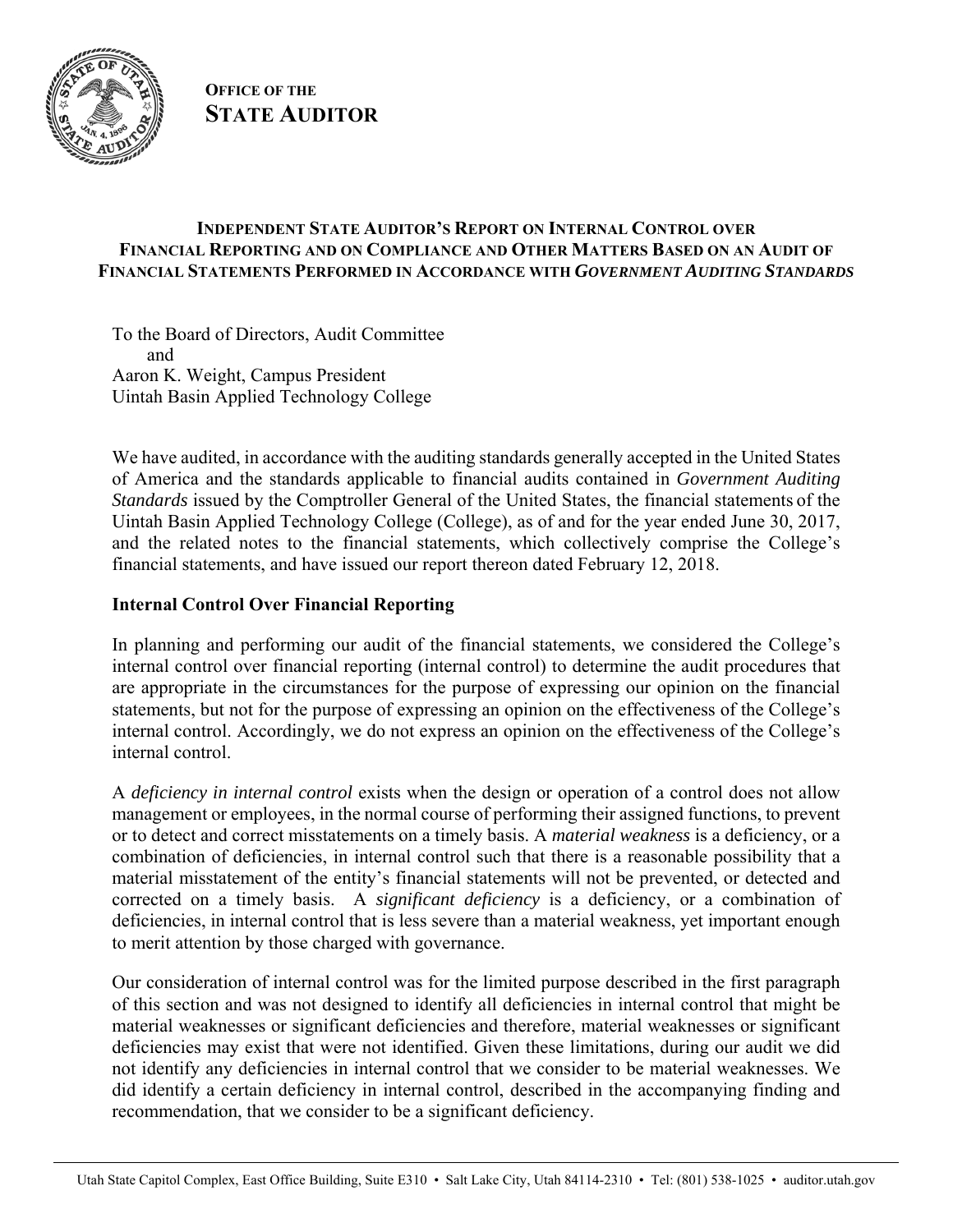## **Compliance and Other Matters**

As part of obtaining reasonable assurance about whether the College's financial statements are free from material misstatement, we performed tests of its compliance with certain provisions of laws, regulations, contracts, and grant agreements, noncompliance with which could have a direct and material effect on the determination of financial statement amounts. However, providing an opinion on compliance with those provisions was not an objective of our audit, and accordingly, we do not express such an opinion. The results of our tests disclosed no instances of noncompliance or other matters that are required to be reported under *Government Auditing Standards*.

#### **College's Response to Finding**

The College's response to the finding identified in our audit is described in the accompanying finding and recommendation. The College's response was not subjected to the auditing procedures applied in the audit of the financial statements and, accordingly, we express no opinion on it.

## **Purpose of this Report**

The purpose of this report is solely to describe the scope of our testing of internal control and compliance and the results of that testing, and not to provide an opinion on the effectiveness of the entity's internal control or on compliance. This report is an integral part of an audit performed in accordance with *Government Auditing Standards* in considering the entity's internal control and compliance. Accordingly, this communication is not suitable for any other purpose.

Office of the State auditor

Office of the State Auditor February 12, 2018